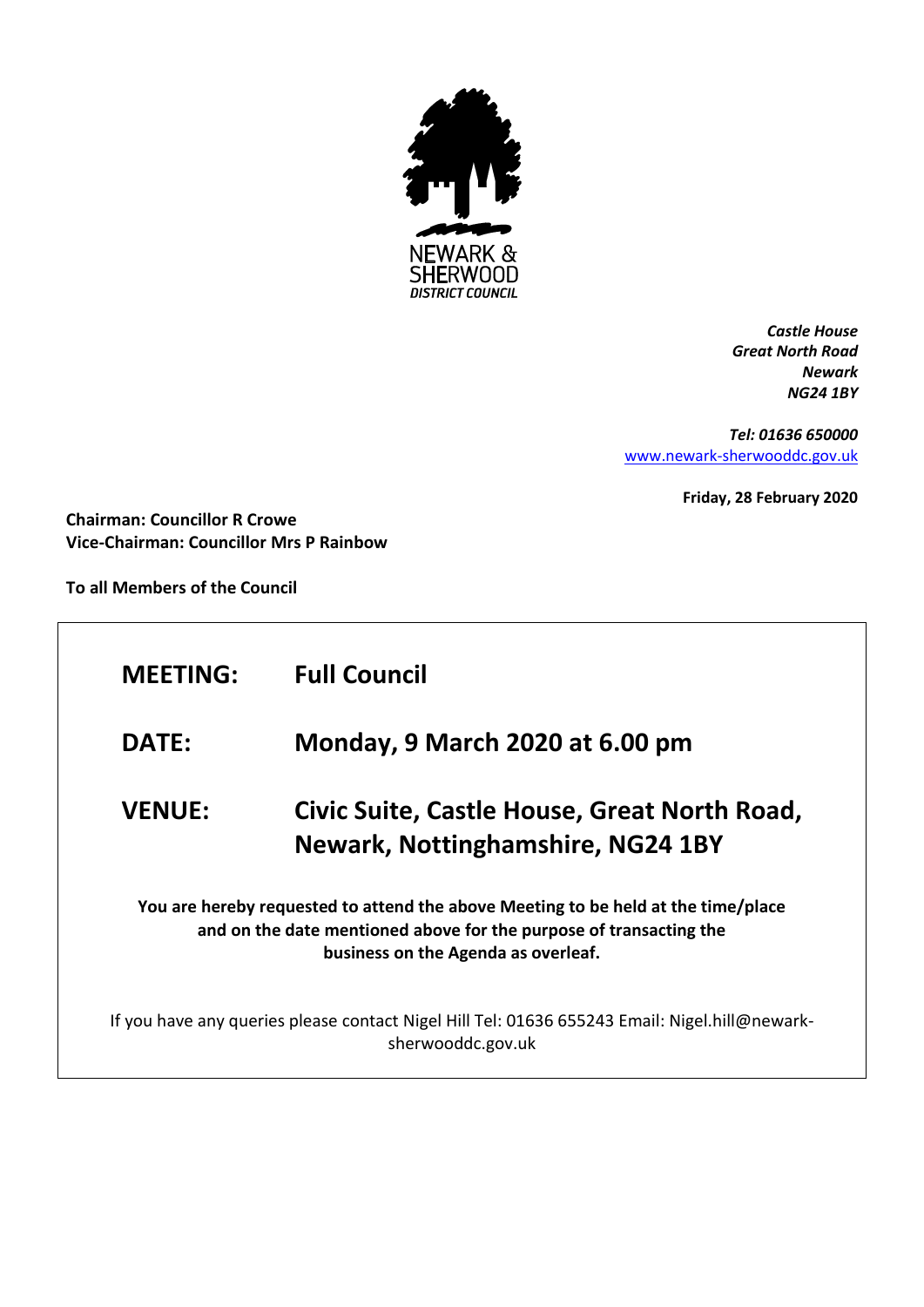## **AGENDA**

|     |                                                                                                                                   |                                                                                                             | Page Nos.   |  |
|-----|-----------------------------------------------------------------------------------------------------------------------------------|-------------------------------------------------------------------------------------------------------------|-------------|--|
| 1.  |                                                                                                                                   | Apologies for absence                                                                                       |             |  |
| 2.  |                                                                                                                                   | $4 - 9$<br>Minutes from the meeting held on 11 February 2020                                                |             |  |
| 3.  |                                                                                                                                   | Declarations of Interest by Members and Officers and as to the Party Whip                                   |             |  |
| 4.  |                                                                                                                                   | Declarations of any Intentions to Record the Meeting                                                        |             |  |
|     |                                                                                                                                   | All Members to note the meeting is to be live streamed by the Council                                       |             |  |
| 5.  |                                                                                                                                   | Communications which the Chairman or the Chief Executive may wish to lay<br>before the Council              |             |  |
| 6.  |                                                                                                                                   | Communications which the Leader of the Council and Committee Chairmen<br>may wish to lay before the Council |             |  |
| 7.  |                                                                                                                                   | Questions from Members of the Council and the Public                                                        |             |  |
| 8.  |                                                                                                                                   | In accordance with Rule No. 10 to receive the presentation or debating of<br>any Petitions                  |             |  |
| 9.  |                                                                                                                                   | Revenue Budget and Council Tax Setting 2020/21                                                              | $10 - 26$   |  |
| 10. |                                                                                                                                   | Medium Term Financial Plan - 2020/21 to 2023/24                                                             | $27 - 43$   |  |
| 11. |                                                                                                                                   | Capital Programme 2020/21 - 2023/24                                                                         | $44 - 51$   |  |
| 12. | Capital Strategy 2020/21                                                                                                          |                                                                                                             | $52 - 70$   |  |
| 13. | Treasury Management Strategy Statement 2020/21                                                                                    |                                                                                                             | 71 - 96     |  |
| 14. | Investment Strategy 2020/21                                                                                                       |                                                                                                             | $97 - 103$  |  |
| 15. | Pay Policy Statement 2020/21                                                                                                      |                                                                                                             | $104 - 122$ |  |
| 16. | <b>Castle House Concessions Policy</b>                                                                                            |                                                                                                             | 123 - 130   |  |
| 17. | Appointment of Representatives on Outside Bodies and Council Owned<br>Companies - Southwell Leisure Centre Trust and Active4Today |                                                                                                             | 131 - 132   |  |
| 18. | Bulcote Neighbourhood Plan Referendum<br>133 - 134                                                                                |                                                                                                             |             |  |
| 19. | Notices of Motion (if any)                                                                                                        |                                                                                                             |             |  |
| 20. |                                                                                                                                   | <b>Minutes for Noting</b>                                                                                   |             |  |
|     | (a)                                                                                                                               | Policy & Finance Committee - 20 February 2020                                                               | 135 - 142   |  |